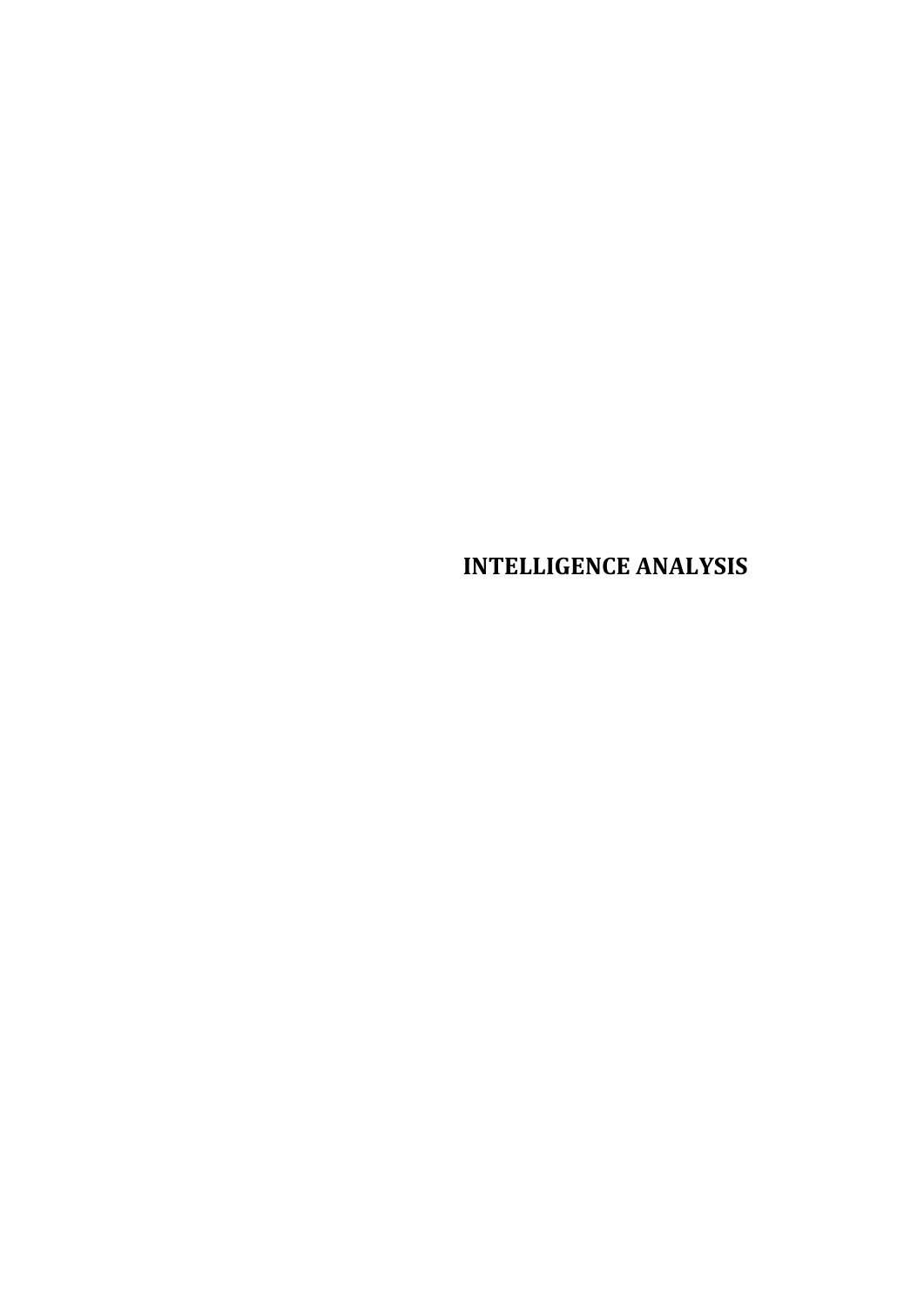#### **INTERNATIONAL INTELLIGENCE LIAISON: BENEFITS AND DANGERS**

#### **Alin DREPTATE**

#### **Abstract:**

*Liaison between intelligence services is based on necessity and not on friendship, and it bears both benefits due to exchanges of information, coverage of intelligence gaps and shared operational costs, but it also has risks. The latter is given by the differences in the foreign policy of countries and their unequal perception of threats, observed in disproportionalities of resources allocated and power distribution to mitigate a perceived threat. Additionally to these, one of the most damaging aspects to intelligence cooperation agreement is the unauthorised disclosure, a consequence of insufficient national laws to regulate and protect intelligence cooperation; or due to vulnerabilities of an intelligence service caused by the presence of a penetration agent. Finding the balance between the benefits and dangers it is not an easy task which challenges the very need for liaison. This article argues that a pragmatic approach based on mutual interests and benefits will always outcome the risks associated with this activity.*

**Keywords:** *information, intelligence, liaison, espionage, cooperation.*

#### **Introduction**

1

International intelligence cooperation between different and competitive organisations bear advantages and encounters difficulties, both driven by the perception of threats, national interests, foreign policy objectives, economic resources and intelligence needs. International intelligence liaison goes beyond national borders, and usually "depends on leaders and politicians" to facilitate it (Stafford & Rhodri, 2000, p. 2). In a traditional sense, liaison profits from the sharing of raw or processed information under the form of intelligence

MA graduate, University of Salford, Intelligence and Security Studies, e-mail: alindreptaterou@gmail.com.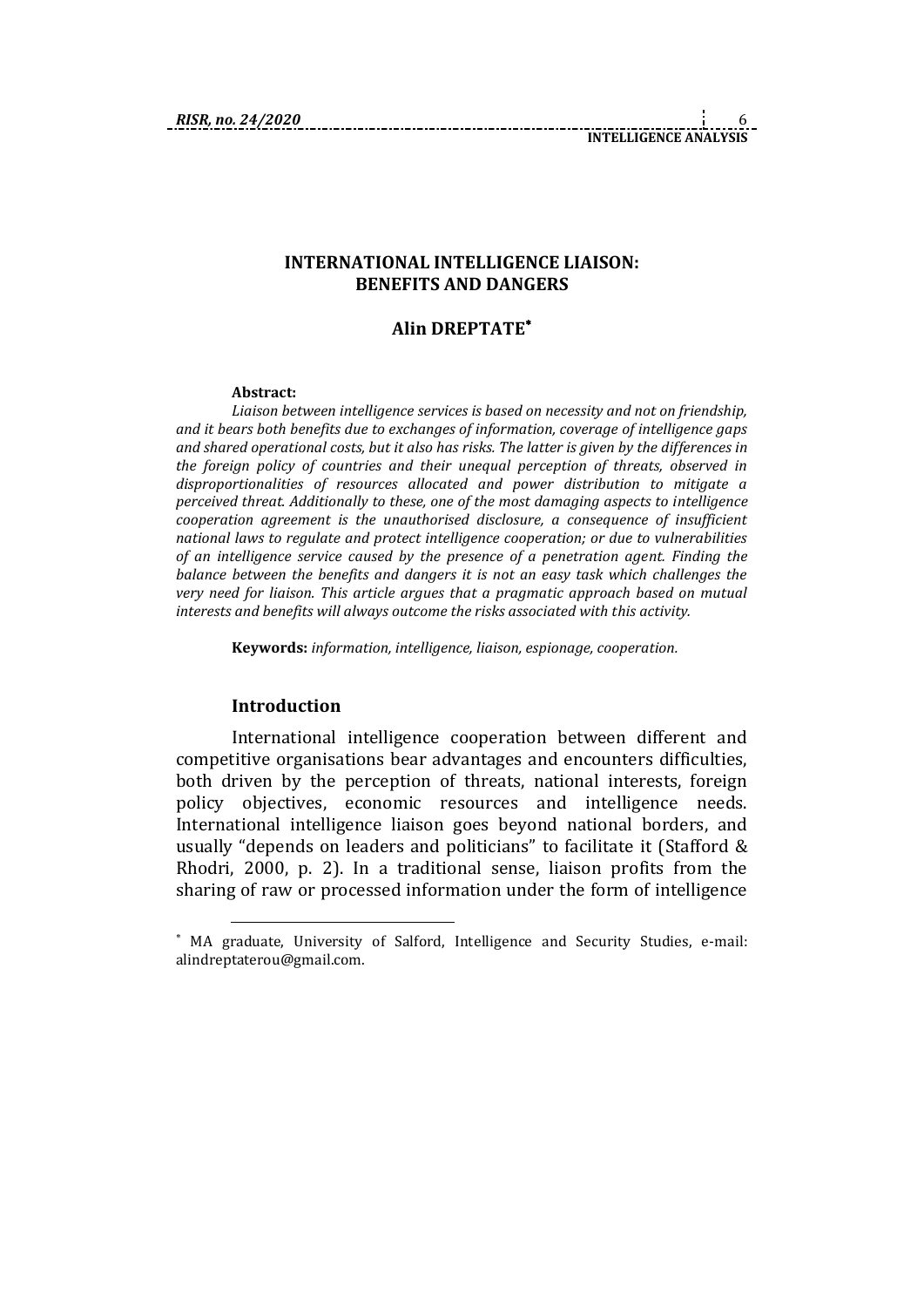reports and assessments, or it can take a "wide range of forms and degrees" like operational access, influence or other long-term benefits (Westerfield, 1996, p. 523). A more complex interpretation highlights the advantages of cooperation under the form of training assistance, advice and logistics support, with or without participation in joint surveillance, joint source handling and covert activities or special operations (Lander, 2004). However, with all the benefits of international intelligence liaison, James Olson (2001) stressed the essence of intelligence services by underlining their nationallyorientated agendas: "there are friendly nations, but no friendly intelligence services" (Olson, 2001:83). This article will discuss the importance of international intelligence liaison by highlighting the benefits and the risks, and arguing that liaison takes place out of necessity, contrary to the simplistic "friendship, confidence and trust" perception of cooperation.

# **The benefits of intelligence liaison**

International intelligence liaison is necessary "in the face of a common threat" (Munton, 2009, p. 126). In most cases, the threat cannot be addressed unilaterally by a single nation due to the adversary's technological advancement and military resources, or the "informal, mobile, variably organised and unpredictable" character of a non-state actor threat (Lander, 2004, p. 492). The Nazi threat led to cooperation between the Special Operations Executive (SOE) and the Russian People's Commissariat for Internal Affairs (NKVD) in Germanoccupied territories, while the Soviet threat after WWII led to cooperation between the United States and West Germany to counteract Soviet operations and expansion of their influence. While these examples may seem obsolete, the 9/11 attacks reminisced the "fundamental tension between an increasingly networked world, which is ideal terrain for the new religious terrorism, and highly compartmentalized national intelligence-gathering", emphasising the need for better liaison practices (Aldrich, 2004, p. 734). The 2004 bombings in Spain and the 2005 London suicide attacks brought additional awareness to the necessity of cooperation, making Spain to understand the need for a transnational approach to terrorism. Spain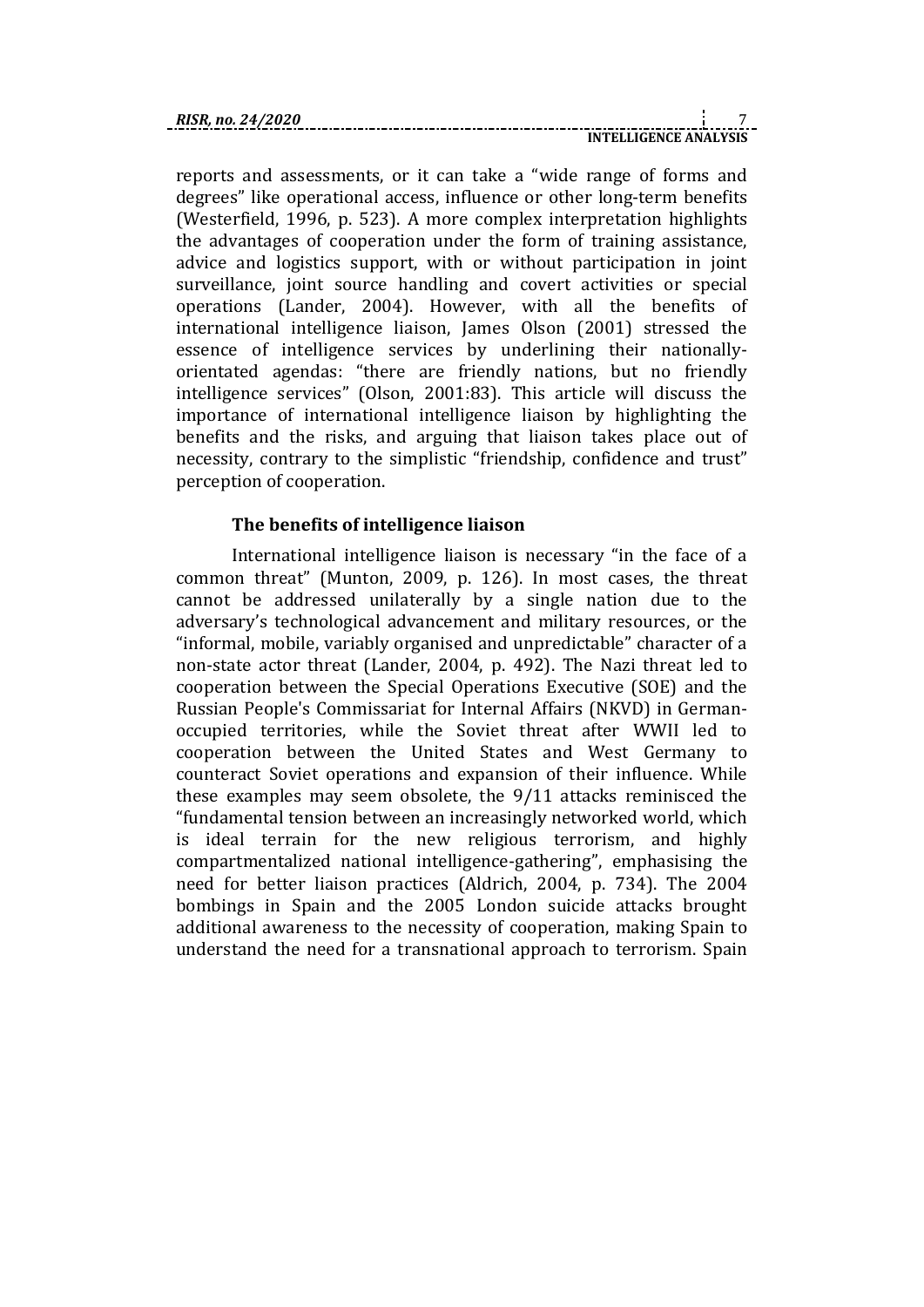sent attachés to "Libya and Morocco, to Mauritania in the increasingly important Sahel region, to Syria and Jordan in the Middle East" and signed agreements on countering terrorism with Mali and Algeria (Reinares, 2009, p. 381). The London bombings tragically exemplified an additional dimension of terrorism identified in internally and homegrown terrorists with influence from abroad, which made Britons more aware and susceptible to the need for international cooperation to counteract a common threat.

Intelligence liaison covers the gaps in intelligence coverage, access and expertise. Reaching out to other intelligence agencies allows external input to tackle the roots of the problem, and posture-shifting from reactive actions (countering or preventing attacks through tight security measures) to strategic / long-term effects. A strategic response is destroying the capability of an organisation, as exemplified by the cutting of the supply line of explosive materials, as occurred with Provisional Irish Republican Army (PIRA) in 1987 when the French authorities captured the MV Eksund arms ship. Additional examples during the Cold War support the same argument in favour of liaison for broad coverage and expertise. A lack of technical proficiency during the Cold War required the US to rely on the Germans to provide "assistance in breaking foreign diplomatic and spy codes, a science heavily dependent on advanced mathematical and computer skills in which Germans have traditionally excelled" (Johnson & Freyberg, 1997, p. 168). Also, offensive operations required intelligence liaison to facilitate access to information beyond the Iron Curtain, and foreign expertise in these countries' administrative procedures for the infiltration of US spies. US-Israeli cooperation in the early 1950s favoured the US in obtaining through Jewish immigrants information about travel documents, food rations, military installations, factories and rail networks in communist countries. In return, Israel received modern training in technical intelligence and satellite imagery of areas of interest in neighbouring Arab countries (Kahana, 2001).

Intelligence cooperation also allows the extension of collection activities by overcoming geographical limits. America's isolated position initially impeded the creation of its international spy networks, an aspect later on compensated by cooperation with the German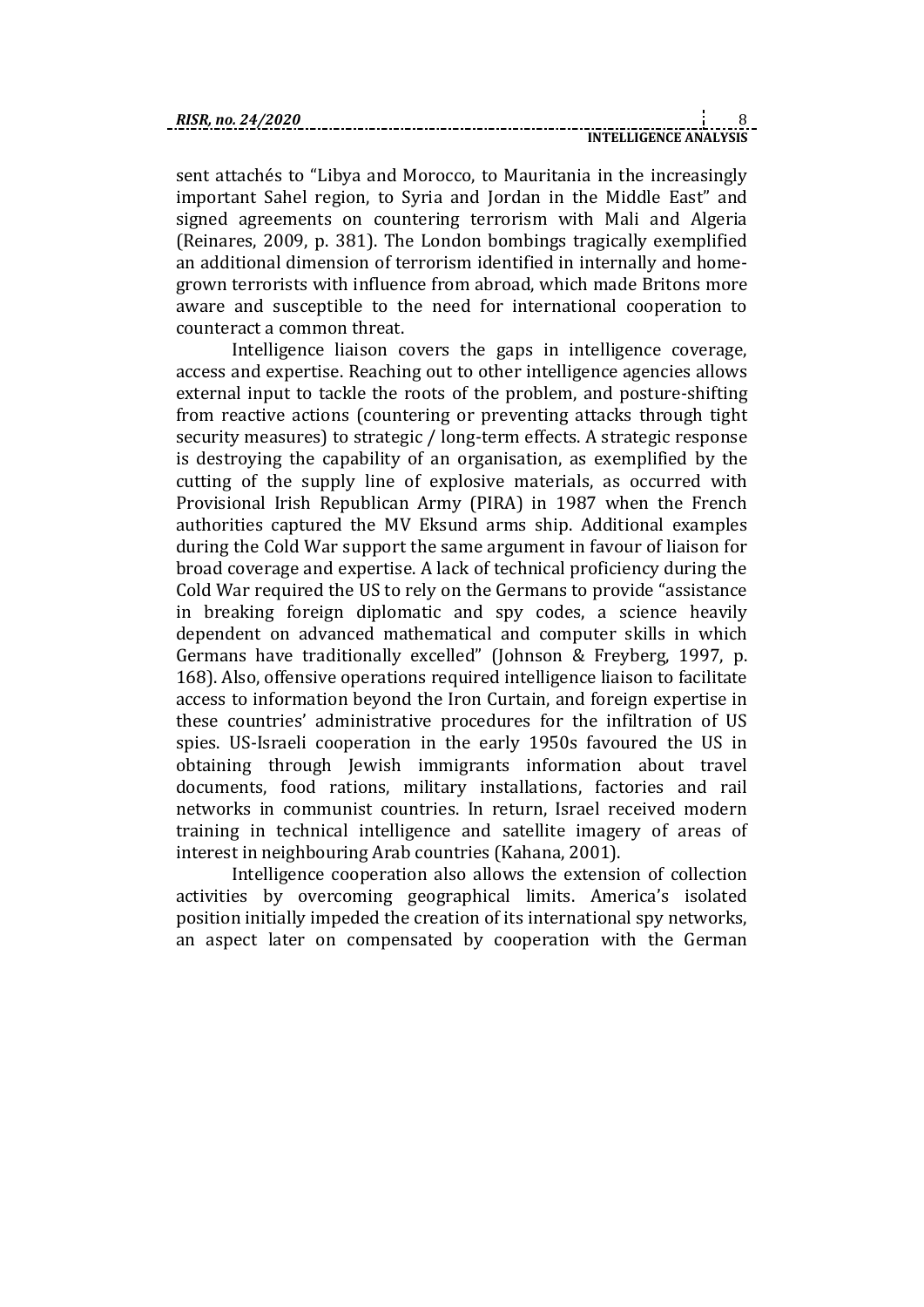foreign intelligence service, the Bundesnachrichtendiest (BND). During the Cold War, West German's geographical location allowed an "ideal base for US intelligence operations directed against the Soviet bête noire" (Johnson & Freyberg, 1997, p. 167). In the former British Crown Colonies, cooperation between the US and the United Kingdom proved invaluable, as the UK maintained airbases, naval installations and technical facilities which helped the US to physically access these areas and extend its political influence (Aldrich, 1998). The UK was also an appreciated liaison partner as it retained human expertise in Africa, the Middle East and parts of Asia, and, because of the PIRA, it had "unrivalled experience of dealing (in Northern Ireland) with a major and long-running terrorist threat" (Lander, 2004, p. 487). The US also overcame its geographical limitations through liaising with European neutral countries, which improved its capability of monitoring and scrutinising the Soviet territories in the post-WWII years.

A further benefit of intelligence cooperation is that intelligence cooperation reduces operational costs by joint manning of important facilities, missions / operations, and installations. Technical cooperation in signals intelligence is especially important, as it allows the combined use of already limited and expensive technical resources. Although it might prove problematic because of the asset's deconfliction and mission coordination schedule, an agreement in this regard almost certainly exists. This agreement allows for each entity to better distribute the technical and the human resources and monitor different areas of interest, later on exchanging the information or the assessments (e.g. 1946 US-UK signal intelligence agreement; Echelon system; BBC Monitoring cooperation with US Open Source Enterprise). While in the information field cooperation is achievable mostly without major consequences, at the tactical / operational level of kinetic missions with possible human casualties there is a high risk in synchronising forces. Cooperation presents difficulties given by the needs of a partner to act first or to obtain a certain outcome, in addition to the necessity of shared responsibility of success or failure, and the judicial consequences, if necessary, afterwards (e.g. 1985-1987 US-Israeli cooperation in the Iran Contra affair; UK-US handling of Oleg Penkovski in the 1960s). Great interoperability at tactical / operational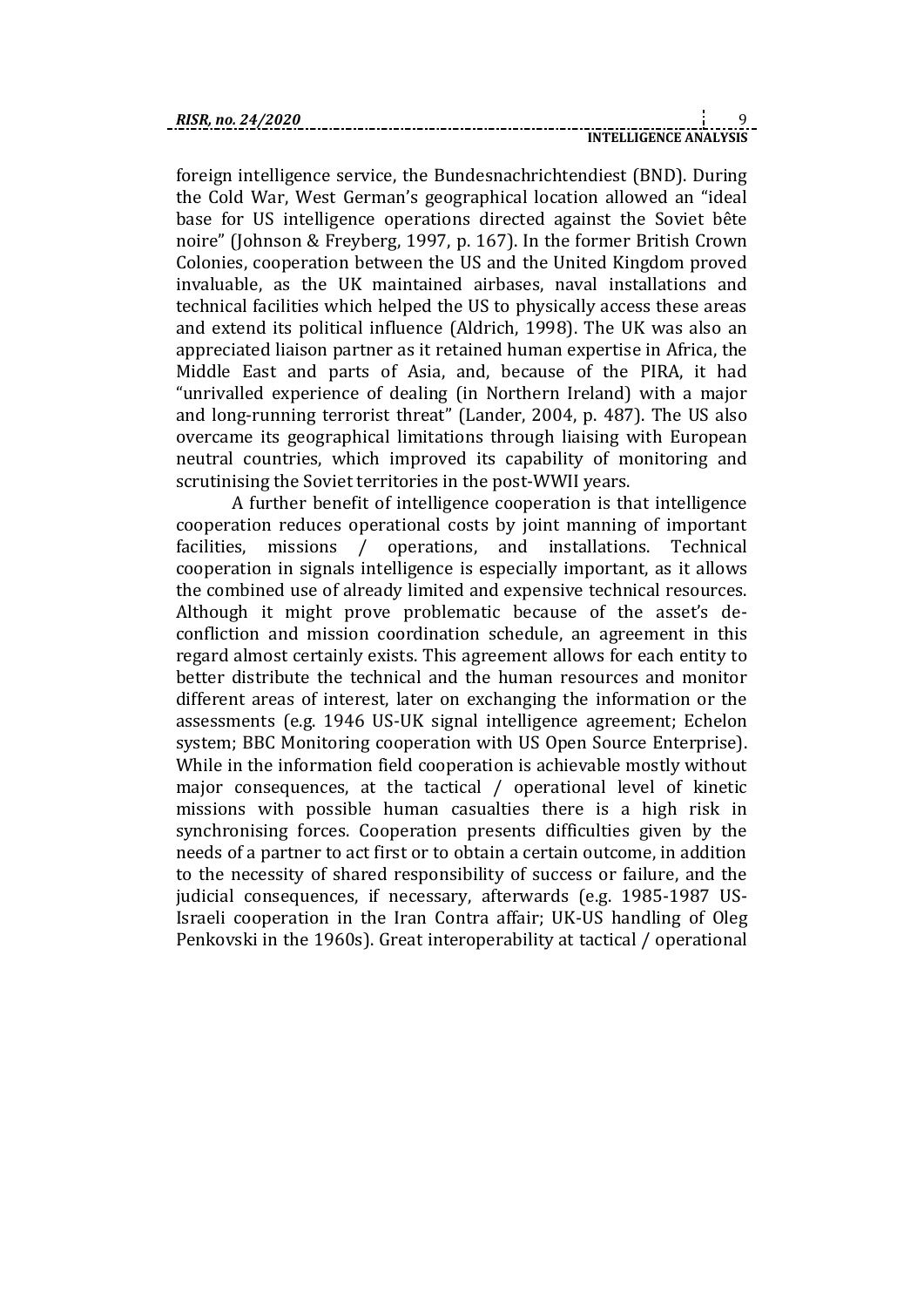| RISR. no. 24/2020 |  |  |
|-------------------|--|--|
|                   |  |  |

level is best highlighted by the liaison between the US and the UK which has the benefit of better logistical support due to US resources and the unique advantage given by the use of the same language, similar security classifications, procedures and joint communication channels.

Intelligence cooperation is also about projected common foreign policy (Rhodri Jeffreys-Jones and David Stafford, 2000) or, in the US-UK case, about "shared many preconceptions about international issues" (Lander, 2004, p. 487). Countries cooperate in the international arena as they have common advantages regarding the protection of economic interests, establishing a new market, exerting political influence or mounting a military presence in a region, while countering other international players. Examples of intelligence agencies cooperation are the UK-US collaboration to topple the government of Mohammad Mossadegh in 1953 because it affected British petroleum interests, while the US participated in the coup d'état over increased concern of Soviet influence, and a possible future military footprint in Iran. More generally, close intelligence liaison takes place also in forums like NATO or the UN where it facilitates the addressing of common threats and formulation of joint responses.

Crypto-diplomacy, or intelligence liaison substituting for nonexistent diplomatic relations or supplementing them, is advantageous due to exchanging messages "through channels that can fairly easily be disavowed if unproductive" (Westerfield, 1996, p. 538). In cases when cooperation is exposed to public media, the government has plausible deniability of such liaison and subsequently it represents a lower risk of political responsibility. Additionally, intelligence officers can carry unsanctioned messages and establish cooperation mechanisms, while informally assessing the other party in regards to new proposals, which in case of failure can be refuted. Crypto-diplomacy had its highest point when this form of intelligence liaison facilitated the exchange of messages between the Soviet and US governments in 1962 that prevented nuclear conflict escalation. The use of crypto-diplomacy as a form a liaison has benefits, but one should consider the possible disadvantages of engaging in such secretive cooperation, especially when the inter-governmental "coordination of the channels is precarious" (Westerfield, 1996, p. 538).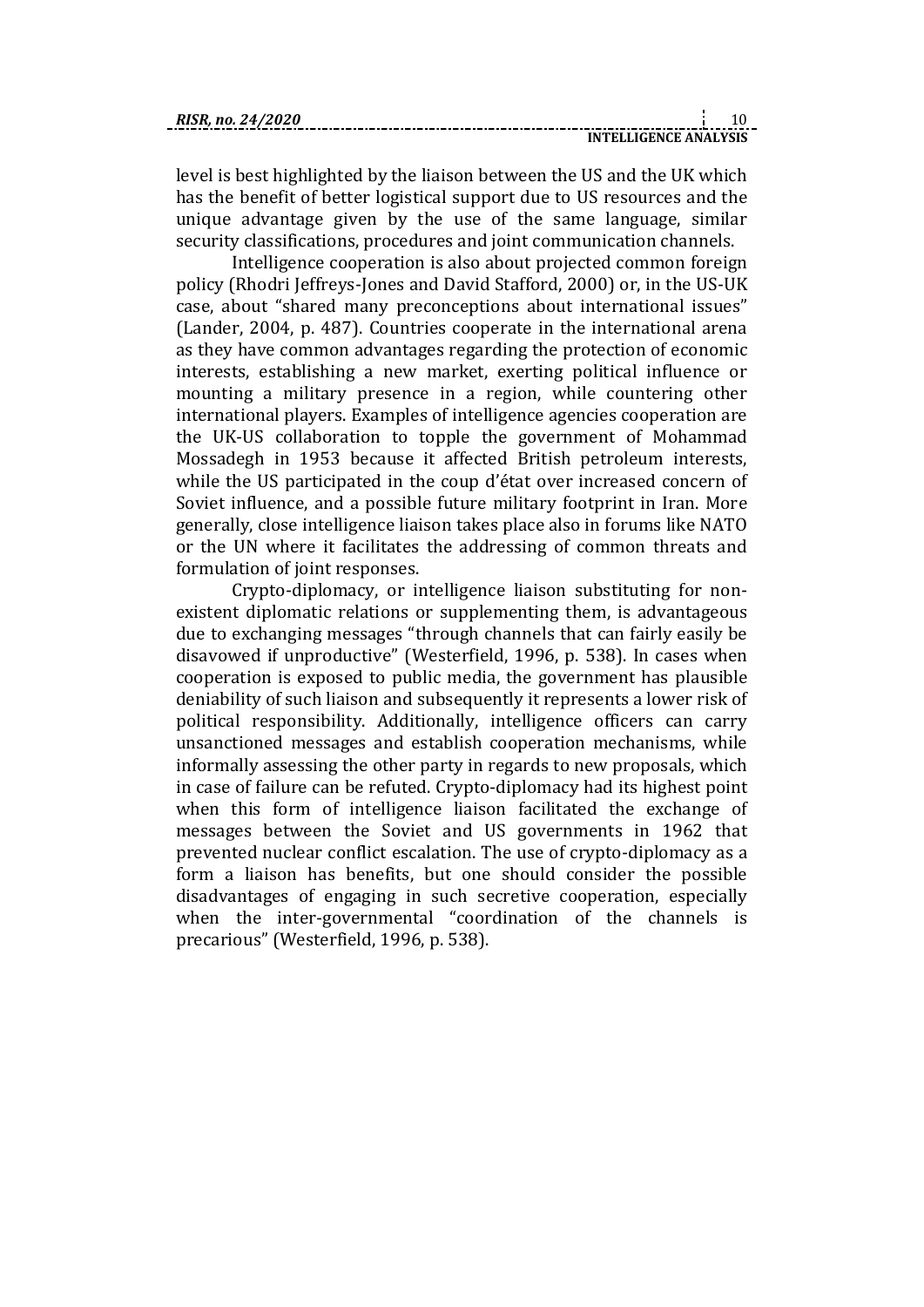| RISR. no. 24/2020 |                              |  |  |
|-------------------|------------------------------|--|--|
|                   | <b>INTELLIGENCE ANALYSIS</b> |  |  |

Most successful cooperation between intelligence services is based on bilateral agreements compared with multilateral ones (e.g. Prüm Convention, Club of Berne, NATO Special Committee); or other forms of informal intelligence sharing. Bilateral cooperation 'is a daily occurrence for most intelligence services' and has the benefit of being more focused on the topics of interest (Hertzberger, 2007, p. 102). The information is exchanged directly between partners, on previously agreed terms, and with security risks usually lower than in other forms of cooperation. By comparison, multilateral agreements present several advantages as they have a multi-spectrum of "different areas of cooperation, different degrees of information sharing, different disciplines for partnering, and different specializations for exchanges", quantified in "systematic burden sharing, technology sharing, [and] shared access to specified intelligence assets" (Rudner, 2004, p. 194; Ibid.). However, the disadvantage of multilateral cooperation agreements is usually shared information, which is reduced to certain topics of interests and has a limited informative or operational value. Despite that, in some cases, this information is used as a trigger to develop future bilateral cooperation. The overall significance of these intelligence cooperation mechanisms is that they generate friendship at the individual level, confidence between partners with handling sensitive material, mutual respect, and understanding about partners' constraints and difficulties (Lander, 2004, p. 487).

# **The risks in intelligence liaison**

The risks in international intelligence liaison can overcome the benefits if they are not mitigated thorough understanding of the staterelated variances between liaison partners: differences in foreign policy objectives and threat perception; disproportionalities in resources and power distribution; perception of adversarial intentions regarding cooperation; lack of mutual benefits; and penetration or exposure to a third party through unauthorised disclosure or information spillage. Other examples may include unintended purposes resulting from this cooperation, like the 1981 satellite imagery obtained from the CIA by Israel and used to target Iraq's Osirak reactor; and judicial objections to cooperation due to legislative restrictions or human rights violations of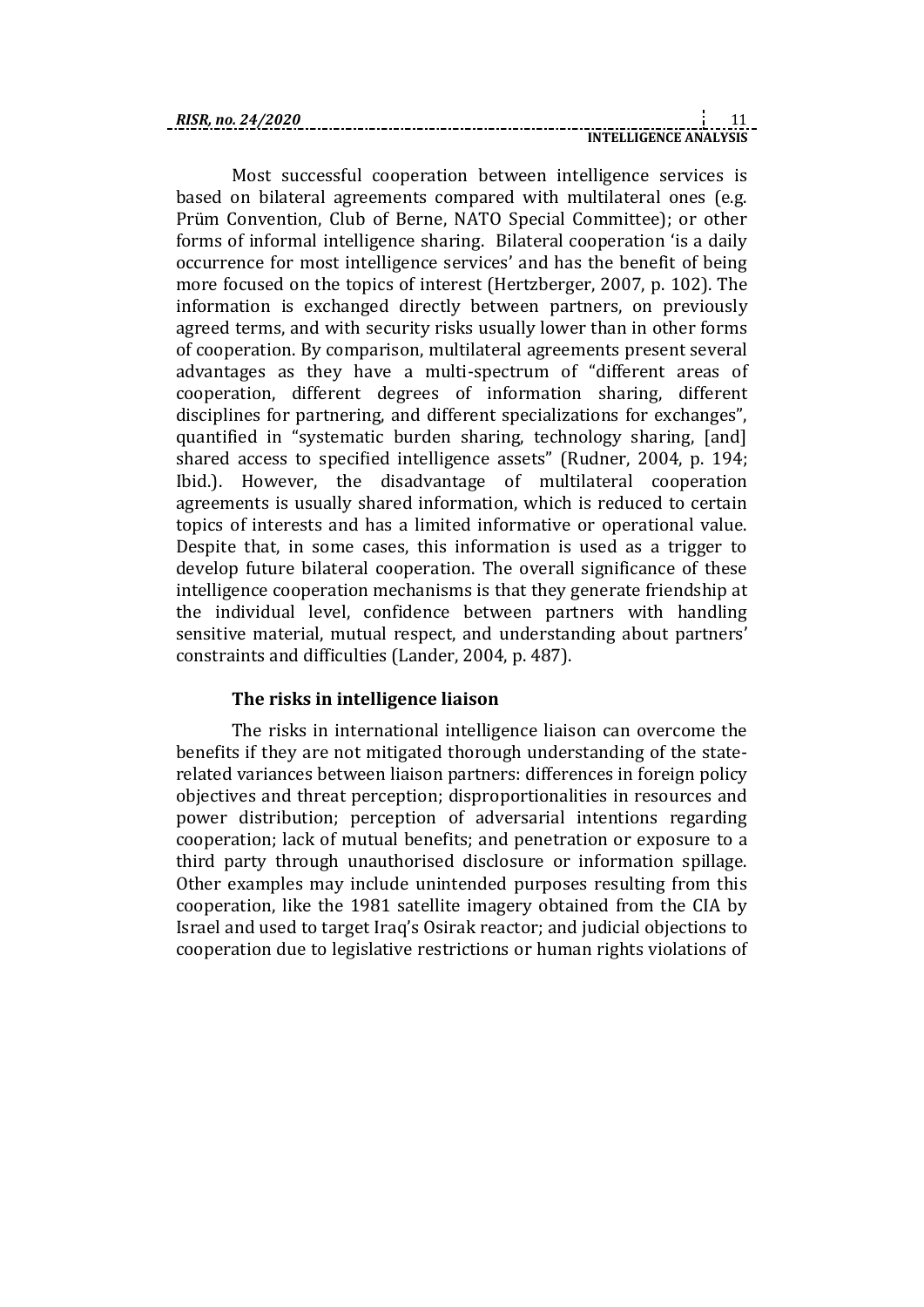a liaison partner. Although these can be present individually, in most cases they are jointly connected, creating a cumulus of factors threatening the international intelligence liaison.

To develop the first of these points, two countries' foreign policies cannot be fully congruent with each other. Referring to the UK's international relations policy, Lord Palmerston stated a basic principle in cooperation, affirming there are "no eternal allies" and "no perpetual enemies", suggesting the fluctuating character of international cooperation, allies, and changes in policy objectives, dependent on current realities (Johnson & Freyberg, 1997, p. 170). Historical perspective highlights this idea; in the 1950s, despite the long term and close cooperation between the UK and the US, the UK was reluctant to engage in provocative activities against the Soviets. Such an approach which could have been interpreted as a gap in their relations was, in fact, congruent with a different policy objective: to avoid challenging the USSR, which surprised the UK with the successful atomic bomb detonation in 1949 and the MIG-15 high altitude interceptor, whose capabilities were better than the Royal Air Force at that time. Additional differences in policies were apparent when "Britain failed to restrain America over Cuba, just as America had failed to restrain Britain from going into Suez" (Jeffreys-Jones & Stafford, 2000, p. 4). As a result, different foreign policies have negative effects in international cooperation, and the lack of 'combining finite resources' has consequences in firmly counteracting the adversary and its espionage or subversive actions (Johnson & Freyberg, 1997, p. 171).

Different policies resulted also in differences of threat perception, variable over time, which did not encourage in-depth liaison between traditional allies and triggered compartmentalised cooperation along with unilateral mitigation of threats. In a 2007 survey, several NATO countries had different perceptions of the Russia threat based on their proximity to Russia and regional conflicts involving it: "Poland, 36% cited Russia as their country's greatest future threat", while "nearly one-in-five Germans (18%) and Czechs (19%) also said Russia poses a threat" (Pew Research Center, 2007). After the WWII, the US perception of the Soviet military threat led not only to the use of Nazi intelligence officers hunted by the Israeli Institute for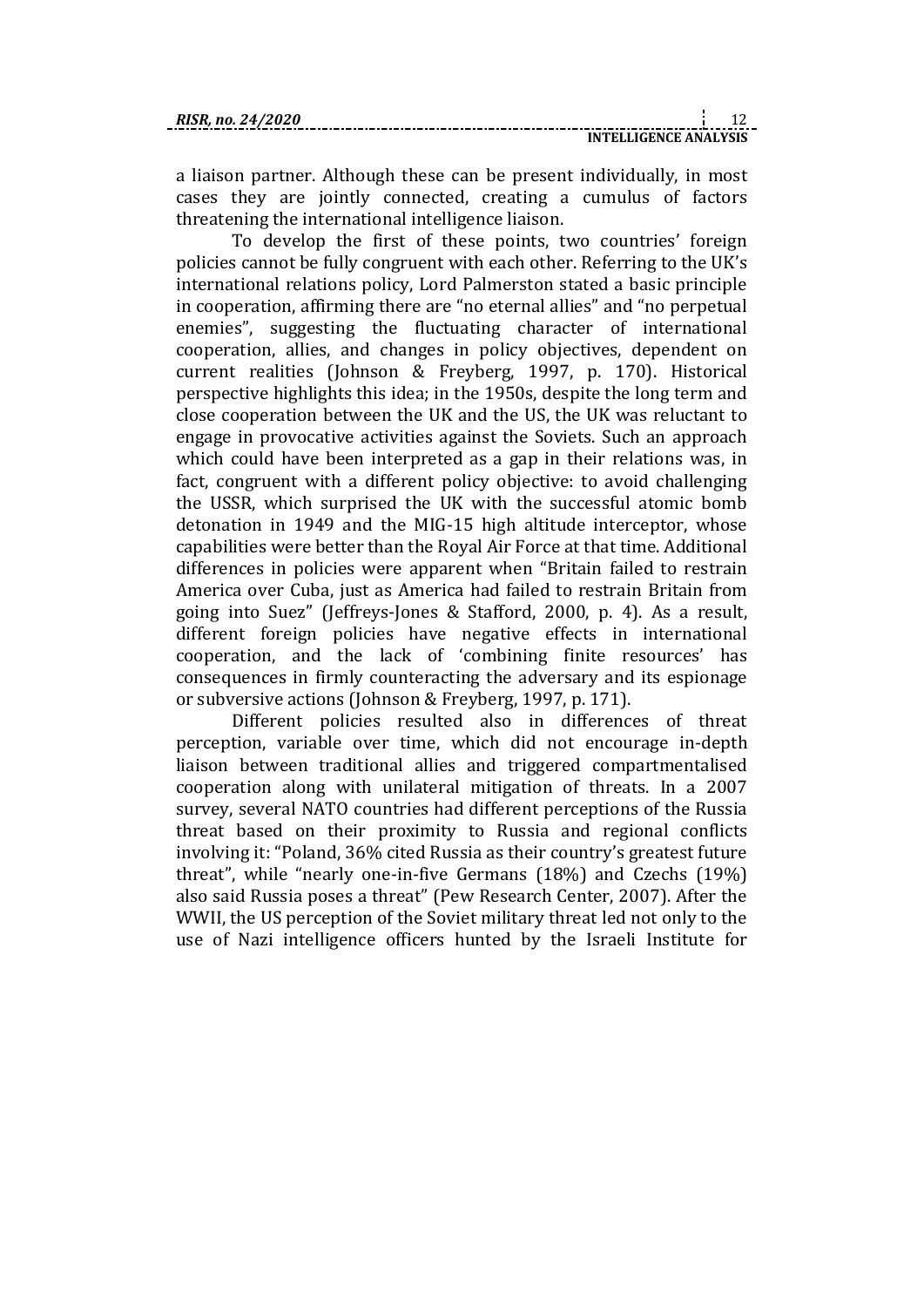Intelligence and Special Operations (Mossad) for war crimes but it limited the cooperation between US and Israel. The CIA emplaced extra protection measures to conceal their sources and avoid public embarrassment overuse of individuals with such "moral lapses" (Lichtblau, 2014). While some researchers might consider these decisions unethical, they are more likely an expression of suitable mitigation of threats based on limited resources and partners with needed expertise, a consequence of deficiencies in intelligence liaison.

Intelligence cooperation has shortcomings over differences in liaising countries' resources and political power. Most liaison activities involving powerful countries triggered one party dominating the relationship due to economic or military resources. An economically strong intelligence organisation is exemplified by the Central Intelligence Agency whose director "commands more resources than the UK Ministry of Defence, armed forces, aid budget, Foreign Office and intelligence agencies combined" (Lander, 2004, p. 486). One may argue that such differences need to be addressed either by establishing cooperation only between nations with equivalent resources or supporting the disfavoured nation to achieve a satisfactory level of resources needed in cooperation. The first case was roughly seen in the joint handling of Oleg Penkovski case when the US had better financial resources than the UK to stimulate and support his "more than 10,000 pages of material from over 100 exposed rolls of film"; the second case is exceptional but it happened recently with the Afghan National Defence and Security Forces which received expensive and interoperable equipment with US army (Scott, 1993, p. 138). However, a more realistic approach to a mutually beneficial liaison is a detailed cooperation agreement, stating clearly and specifically the duties of each liaison partner. SOE-NKVD relations demonstrated how cooperation can be negatively influenced by one party being limited in resources and favoured by a poorly made agreement. SOE had logistical difficulties supporting the "Pickaxe agents" and had conflicts with the Special Air Service (SAS) over their attempts to procure documents for the Soviet agents (Kitchen, 1997, p. 101). Despite these deficiencies, cooperation continued between the NKVD and the SOE in the UK's hope of becoming a "cornerstone of post-war cooperation between Russia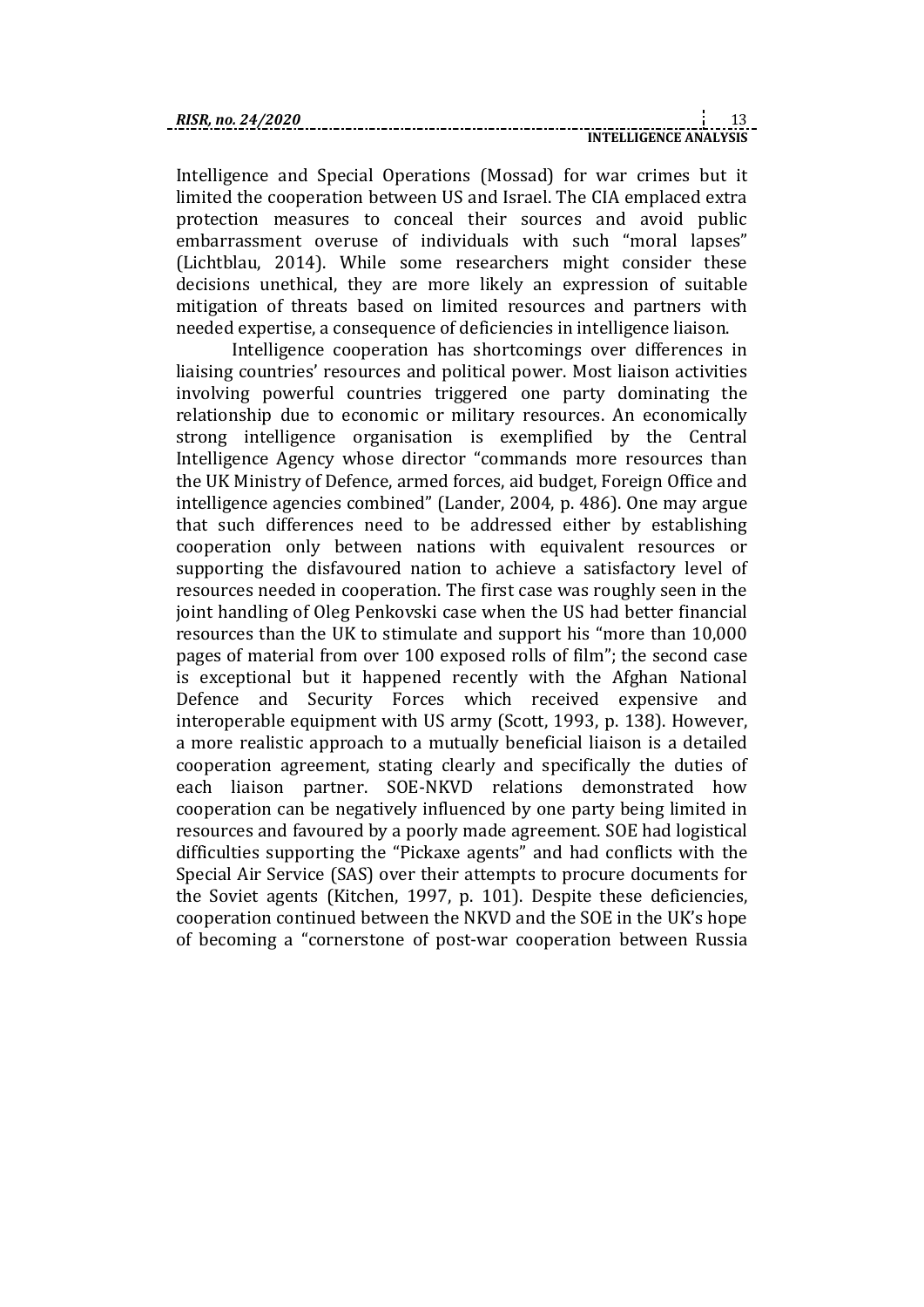and the outside world" (Kitchen, 1997, p. 102). Shortcomings in intelligence cooperation due to resources are normal between countries, but large differences not negotiated in the cooperation treaty will lead to misunderstanding and exchange of blame and will compromise future cooperation activities.

Lack of comparable benefits, with one party gaining exceedingly more than the other, also affects liaison. In some cases, intelligence organisations entered partnerships without having a clear agenda and the agreement signed between them had faults either in stating clearly the responsibilities of each party, the timeline or the objectives of the partnership. The cooperation between the SOE and the NKVD in 1941- 1945 exemplifies the case of troubled cooperation, tinted with limited information for the SOE: "in 1944 the NKVD agreed to supply some information on the location and strength of Bulgarian partisans and about German units in the country" (Kitchen, 1997, p. 105). While, eventually, the NKVD benefited more from such cooperation, also the SOE gained experience and understanding of the Soviets, which later would become their adversaries. Therefore, the international liaison is not always a fair "quid pro quo" form of exchanging benefits and has a sinusoidal progression where one party might obtain less than the other, or such benefits have an oscillatory character over time.

A high risk when conducting intelligence liaison is the recruitment of the liaison officer either by the host country or by an adversarial state. Recruitment by the host state poses significant risks, as the cooperation between the two states is going to be affected in several ways, including political, economic and military. An example of a high profile liaison officer recruited by an adversarial nations includes Larry Wu-tai Chin, recruited in 1944 when he was working in China for the US Army Liaison Office, and had "near 40-year espionage career" in favour of China until his exposure in 1985 (Eftimiades, 1993, p. 38). A more recent case led in 2020 to the arrest of a Ukrainian Major General working in the Security Service of Ukraine (SBU) for the Russian Federal Security Service (FSB). Interestingly, his recruitment took place around 2014 when he acted in a liaison capacity, in the SBU-FSB interagency cooperation. Although in the context of a host friendly nation other ways than recruiting the partner's liaison officer are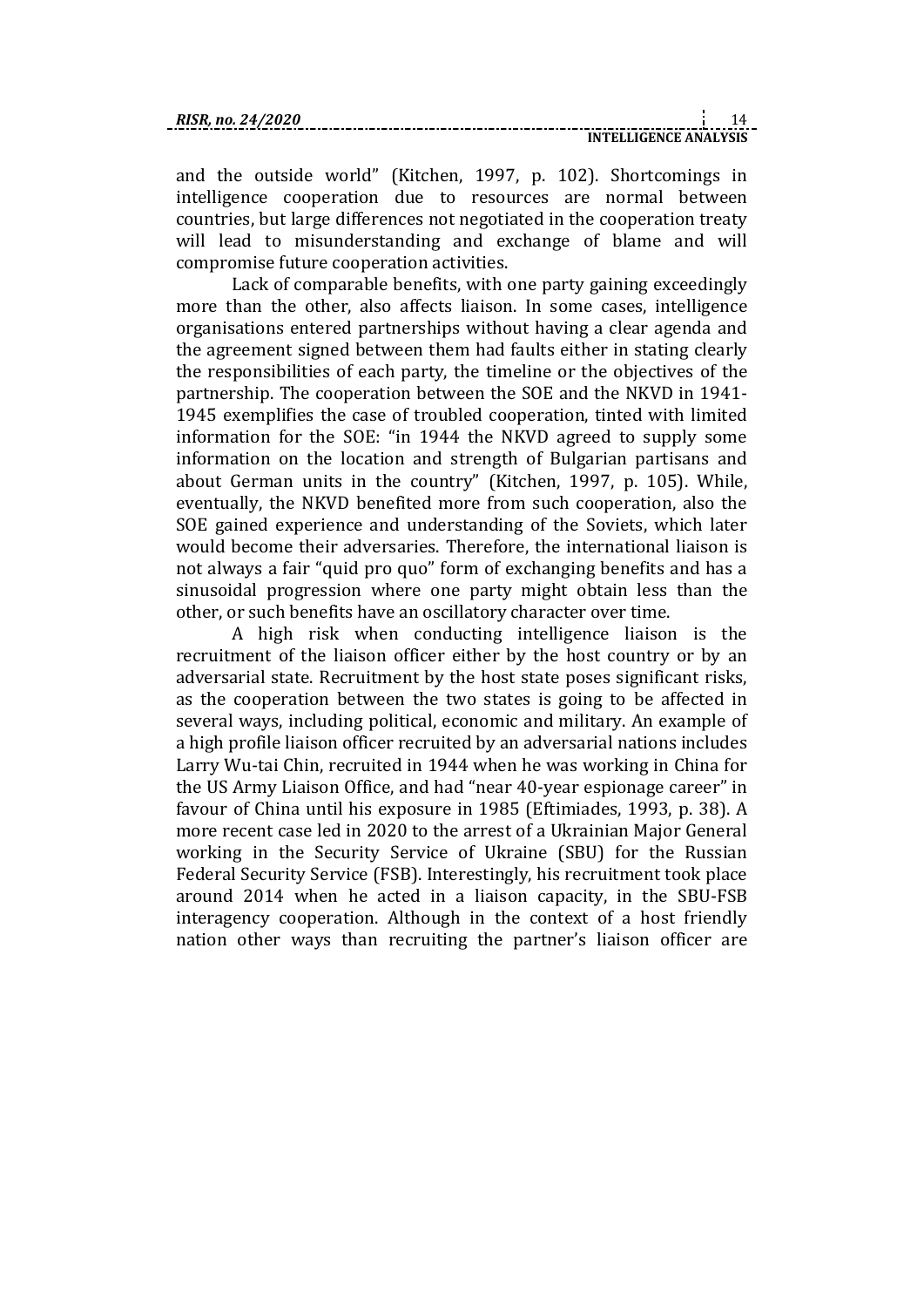recommended, not every intelligence agency abides by this. Jonathan Pollard's recruitment in 1984 by the Israeli military intelligence unit LAKAM led to a tense political relationship between US and Israel, triggered limits in intelligence liaison between the two countries, and led to the official disbandment of LAKAM in 1986. In another case, the US-UK liaison officer Harold "Kim" Philby's recruitment by the KGB allowed the Soviets to have access to targeting operations against them including names of operatives and methods used. This penetration also disrupted "a joint SIS-CIA infiltration operation in Albania, thereby leading to the death of at least 300 individuals" (Lefebvre, 2003: 535). In consequence, "every liaison relationship is laced with suspicion" of being penetrated by a hostile intelligence service, or viewed with adversarial intentions regarding cooperation, which restrains intelligence services from full cooperation (Johnson & Freyberg, 1997, p. 171).

Perception of adversarial intentions regarding intelligence cooperation takes place between organisations which were confrontational over some time or because of historical ties. At the end of the Cold War, some Eastern European intelligence services were engaged in cooperation with Western services which they fought against for more than 40 years. Even though politically the states made the necessary steps toward cooperation, as "intelligence relationship is part of a wider political relationship and depends in good measure on that wider context", intelligence agencies developed limited cooperation (Lander, 2004, p. 486). The dangers coming from such cooperation is an increased risk for disinformation or manipulation of the other party, under the appearance of bona fides.

Intelligence liaison between two countries' intelligence services is more difficult when the cultures are different between the two, presenting the danger of misconception, prejudice and cultural clashes. Evelyne R. Hertzberger (2007) identified problems in intelligence cooperation when "building of trust is more difficult if a language barrier is in place" and the intelligence sharing declined when the officers were not "of the same or similar cultures" (Hertzberger, 2007, p. 105; Ibid.). In SOE-NKVD cooperation the Russians were considered "peasants", "primitive" and with a "dullness and stupidity of expression"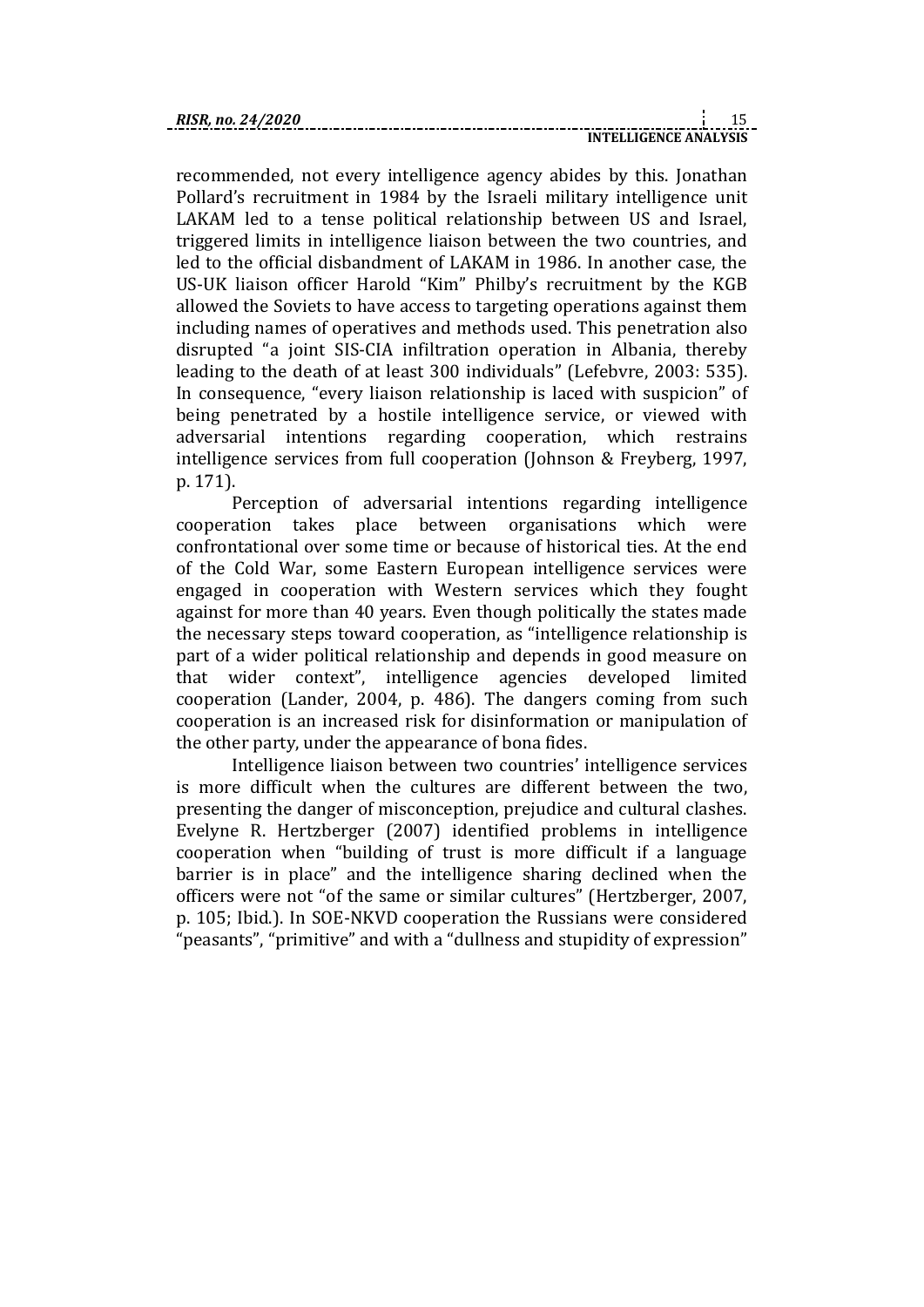(Aldrich, 1998, p. 332; Ibid.; Ibid.). These perceptions about the Russians exposed the risk of intelligence liaison failure due to cultural misconceptions.

In internationally intelligence liaison a distinct danger nowadays is the legal aspect. Western countries engage in peacekeeping operations and support with intelligence the host country intelligence service, which can have questionable methods of collecting information. These are facilitated by legislative voids like in Afghanistan, where the intelligence services supported by the international community are known to use torture as a wide practice, official explanation being as "caused by individuals but not national policy" (Smith, 2017). Other circumstances include states which prefer to benefit from using partners to perform certain questionable intelligence-related activities to circumvent international and domestic laws to make their actions' accountability equivocal. Such illegal activities are usually directed against individuals considered terrorists and these activities are known to have taken place when CIA used "black sites" between 2002 and 2008 in countries like Afghanistan or Thailand (Siems, 2017).

Other risks in liaison include Western countries having judicial objections to sharing intelligence products outside national borders because of internal legislation or the receiving country's legal system which allows (in certain conditions) third parties access to intelligence obtained from a partner. These third-party entities are not part of the cooperation agreement and present the risk of compromising confidential sources involved. The 2006 report on the Canadian case of Nicholas Ribic charged with taking hostage four UN peacekeepers exemplifies the matter when a private citizen, upon being offered a fair trial was granted access to classified materials, some of them received from foreign intelligence services. Some countries overcame this risk by caveating the shared intelligence as to be used only for information purposes or triggering investigative leads without having indicting valence. In consequence, sharing intelligence which can be disclosed to unauthorised third parties due to countries' legal systems will trigger less sharing, with consequences in mitigating efficiently a common threat.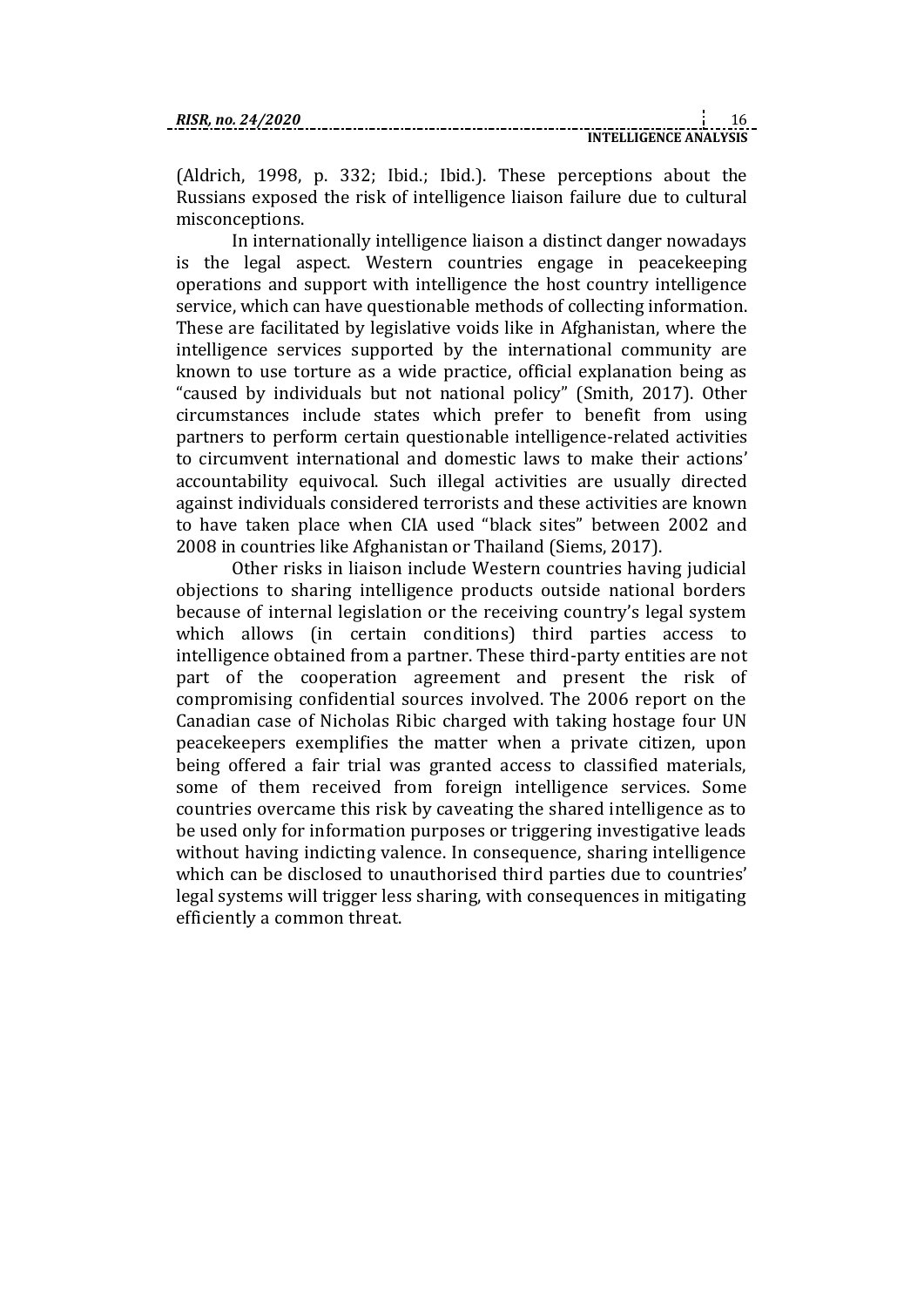**INTELLIGENCE ANALYSIS**

#### **Conclusion**

International intelligence liaison is a double-edged matter, and the important thing is how the risks and the benefits are approached. The risks will always be present in the form of disinformation, different foreign policy, cultural and legal implications, but since these are insurmountable, how the liaison partners are addressing them makes the difference between successful and failed cooperation. Deception in liaison can be both informative and risky, as a recruited liaison officer by an adversary third party is a danger to the intelligence service, but also, if known, a communication channel. The important elements in international intelligence liaison are communication between partners to enhance the benefits, and counterintelligence protection programs to transform the risks into opportunities. While a proper balance between the two is highly unlikely, the existence of more benefits over risks makes international intelligence liaison a solution for effectively addressing the uncertainties of the current and future threats.

#### **Acknowledgement:**

"This article was part of an assignment of the author, at the University of Salford, United Kingdom".

# **References:**

1. Aldrich, R. (1998). "British intelligence and the Anglo-American 'Special Relationship' during the Cold War". *Review of International Studies*, 24 (3), 331-351.

2. Aldrich, R. (2004). "Transatlantic intelligence and security cooperation". *International Affairs*, 80(3), 733-755.

3. Eftimiades, N. (1993). "China's ministry of state security: Coming of age in the international arena". *Intelligence and National Security*, 8(1), 23-43.

4. Freeze, C. (2006). "Canadian Serb hostage-taker rearrested". *The Globe and the Mail,* https://beta.theglobeandmail.com/news/national/ canadian-serb-hostage-taker-rearrested/article18163277/?ref=http://www. theglobeandmail.com& (Accessed November 01, 2017).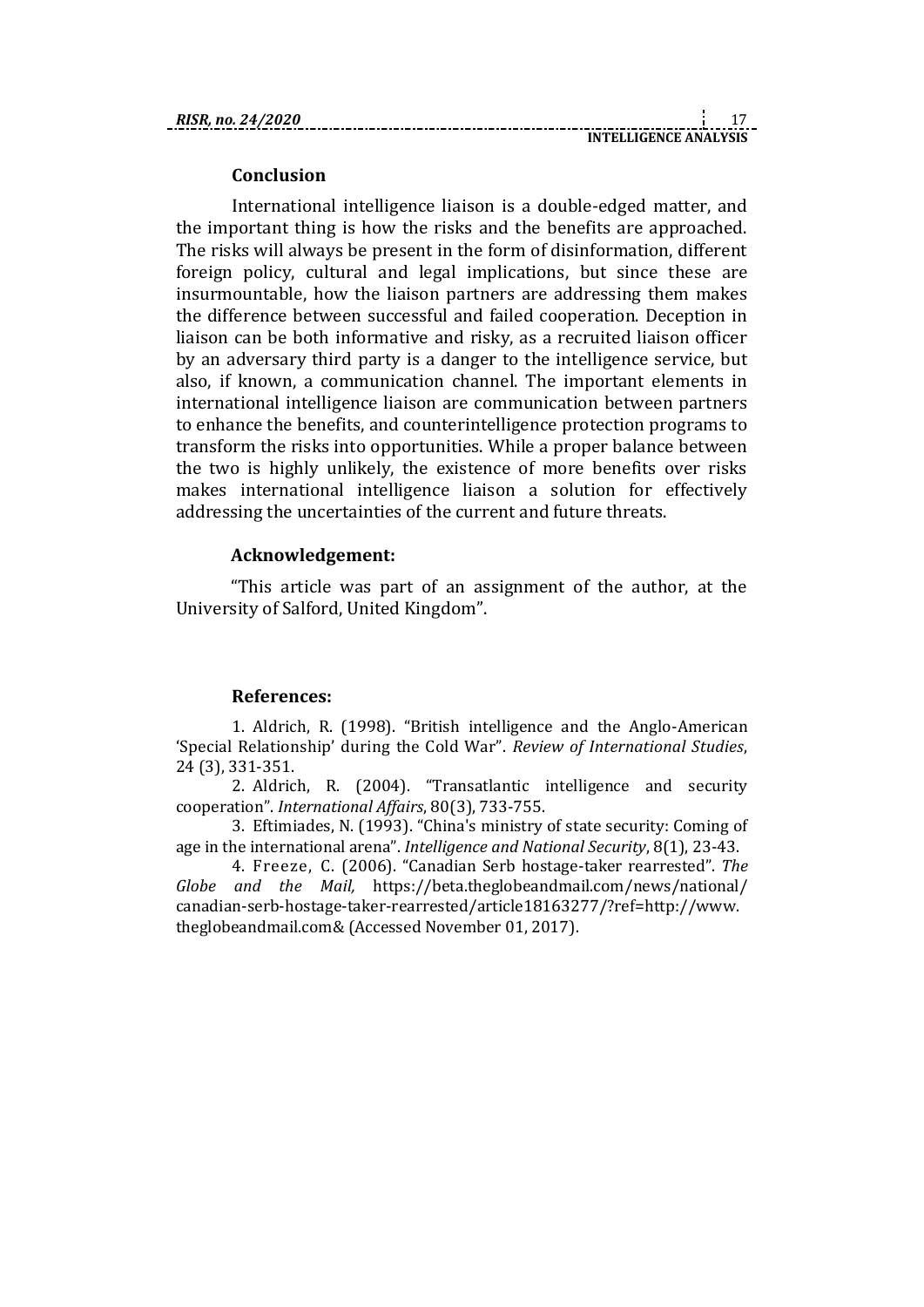5. Hertzberger, R. E. (2007). "Counter-Terrorism Intelligence Cooperation in the European Union". *UNICRI report,*  https://www2.warwick.ac.uk/fac/soc/pais/people/aldrich/vigilant/(Accessed November 01, 2017).

6. Intelligence and Security Committee. (2006). "Report into the London Terrorist Attacks on 7 July 2005", https://fas.org/irp/ world/uk/isc\_7july\_report.pdf, (Accessed November, 04 2017).

7. Jeffreys-Jones, R. & Stafford, D. (2000). "*American-British-Canadian Intelligence Relations, 1939-2000"*, London: Frank Cass.

8. Kahana, E. (2001). "Mossad-CIA Cooperation". *International Journal of Intelligence and CounterIntelligence*, 14(3), 409-420.

9. Kitchen, M. (1997). "SOE's Man in Moscow". *Intelligence and National Security*, 12(3), 95-109.

10. Lander, S. (2004). "International intelligence cooperation: an inside perspective". *Cambridge Review of International Affairs*, 17(3), 481-493.

11. Lefebvre, S. (2003). "The difficulties and dilemmas of international intelligence cooperation", *International Journal of Intelligence and Counterintelligence*, 16(4), 527-542.

12. Lichtblau, E. (2014). "In Cold War, U.S. Spy Agencies Used 1,000 Nazis". *New York Times*, https://www.nytimes.com/2014/10/27/us/in-coldwar-us-spy-agencies-used-1000-nazis.html (Accessed November 05, 2017).

13. Munton, D. (2009). "Intelligence Cooperation Meets International Studies Theory: Explaining Canadian Operations in Castro's Cuba". *Intelligence and National Security*, 24(1), 119-138.

14. Olson, M. J. (2001). "The Ten Commandments of Counterintelligence". *Studies in Intelligence,* 45(5), 81-87.

15. Pew Research Center. (2007). "Global opinion trends 2002-2007: A rising tide lifts mood in the developing world". http://www. pewglobal.org/2007/07/24/a-rising-tide-lifts-mood-in-the-developing-world/ (Accessed November, 04 2017).

16. Priest, D. (2005). "Help from France Key in Covert Operations". *Washington Post*. http://www.washingtonpost.com/wp-dyn/content/article/ 2005/07/02/AR2005070201361.html (Accessed November, 04 2017).

17. Reinares, F. (2009). "After the Madrid Bombings: Internal Security Reforms and Prevention of Global Terrorism in Spain". *Studies in Conflict & Terrorism*, 32(5), 367-388.

18. Scott, L. (1993). "The spy who wanted to save the world". *Intelligence and National Security*, 8(4), 138-146.

19. Siems, L. (2017). "Inside the black site torture room". *The Guardian*. https://www.theguardian.com/us-news/ng-interactive/2017/oct/